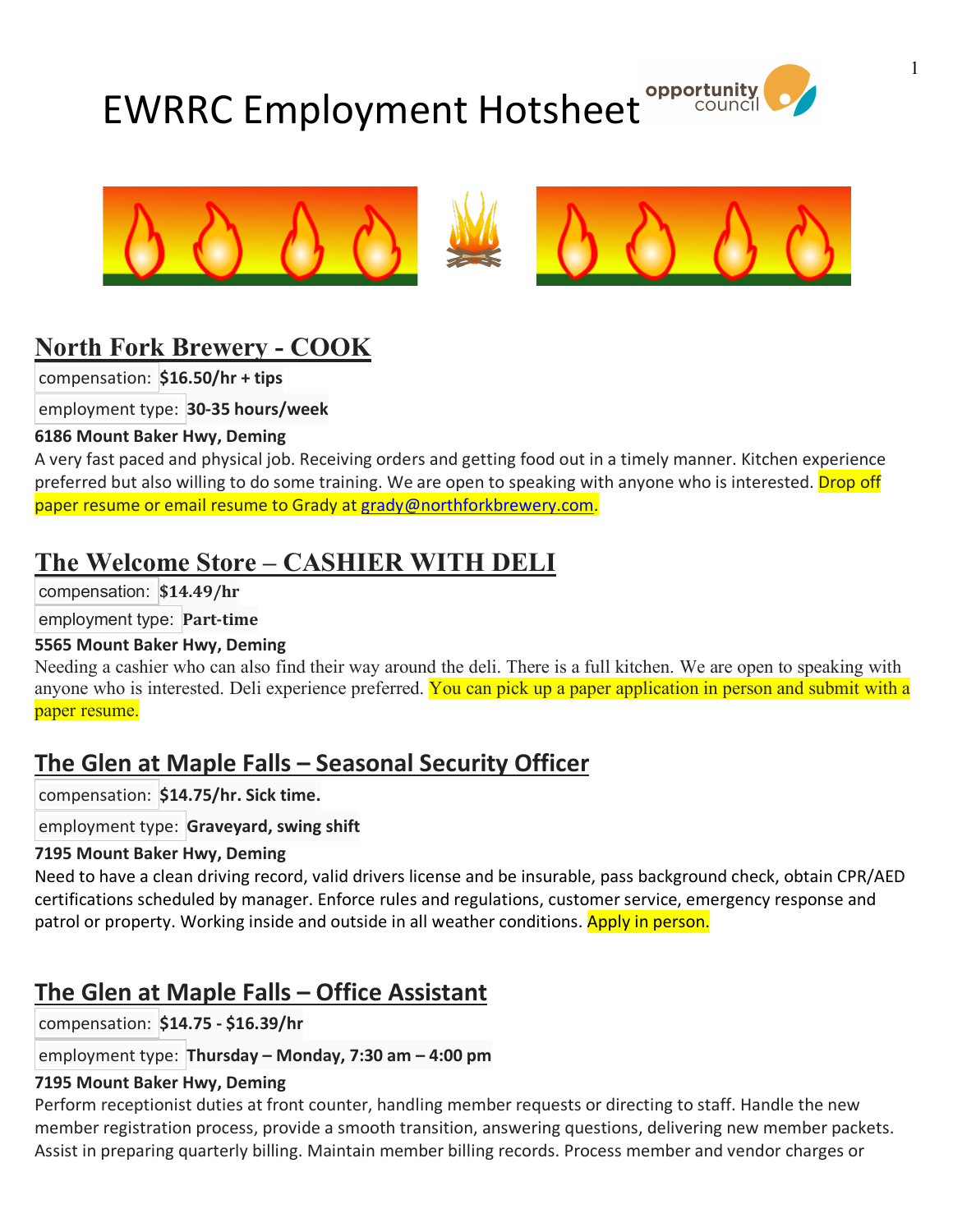# EWRRC Employment Hotsheet<sup>opportunity</sup>



payments. Perform data entry, balance cash receipts, prepare bank deposits. Needs at least 2 years customer service or public relations experience. At least 1 year general office experience including cash handling, online payment applications, cash drawer, transaction and account balancing. Effective communication. Interpersonal skills. Familiar with office equipment and PC applications, MS office, quickbooks. Basic accounting. Valid drivers license and insurable. Be able to obtain first aid, aed and cpr certificates scheduled by employer. Apply in person.

# **The Glen at Maple Falls – House Keeping & Maintenance**

compensation: **DOE**

employment type: **Thursday – Monday, 7:30 am – 4:00 pm**

#### **7195 Mount Baker Hwy, Deming**

Mow, trim, weed, and bark/mulch common areas as scheduled or assigned. Handle brush pickup, garbage collection, garbage area maintenance. Assist maintenance staff for facilities and grounds. Custodial experience preferred. Able to follow verbal and written instructions, follow safety guidelines, legible handwriting, ability to operate hand tools, able to drive manual transmission vehicles, valid drivers license and insurable, obtain first aid and cpr certifications scheduled by manager. Apply in person.

# **Starvin' Sam's – DELI**

compensation: **&14.49/hr**

employment type: **Evenings, 2:00 pm -9:00 pm**

#### **7519 Kendall Rd, Maple Falls**

Needing someone to work in the deli preparing food. Previous deli experienced preferred. Apply in person.

# **Shell Gas Station - CASHIER**

compensation: **\$14.49/hr then up to \$16/hr**

employment type: **Wednesday – Sunday, closing shift**

#### **9979 Silver Lake Rd, Maple Falls**

Needs someone who is reliable with transportation. Previous cashier experience preferred. <mark>To inquire, call Ghandi at</mark> 360-441-0363

### **Rome Store – ALL POSITIONS**

compensation: **\$15-\$22/hr DOE**

employment type: **full-time**

#### **2908 Mount Baker Hwy**

Always accepting applications for cashier, chef and assistant chef. Experience preferred but not required. Apply in person or call 360-592-5841 to inquire.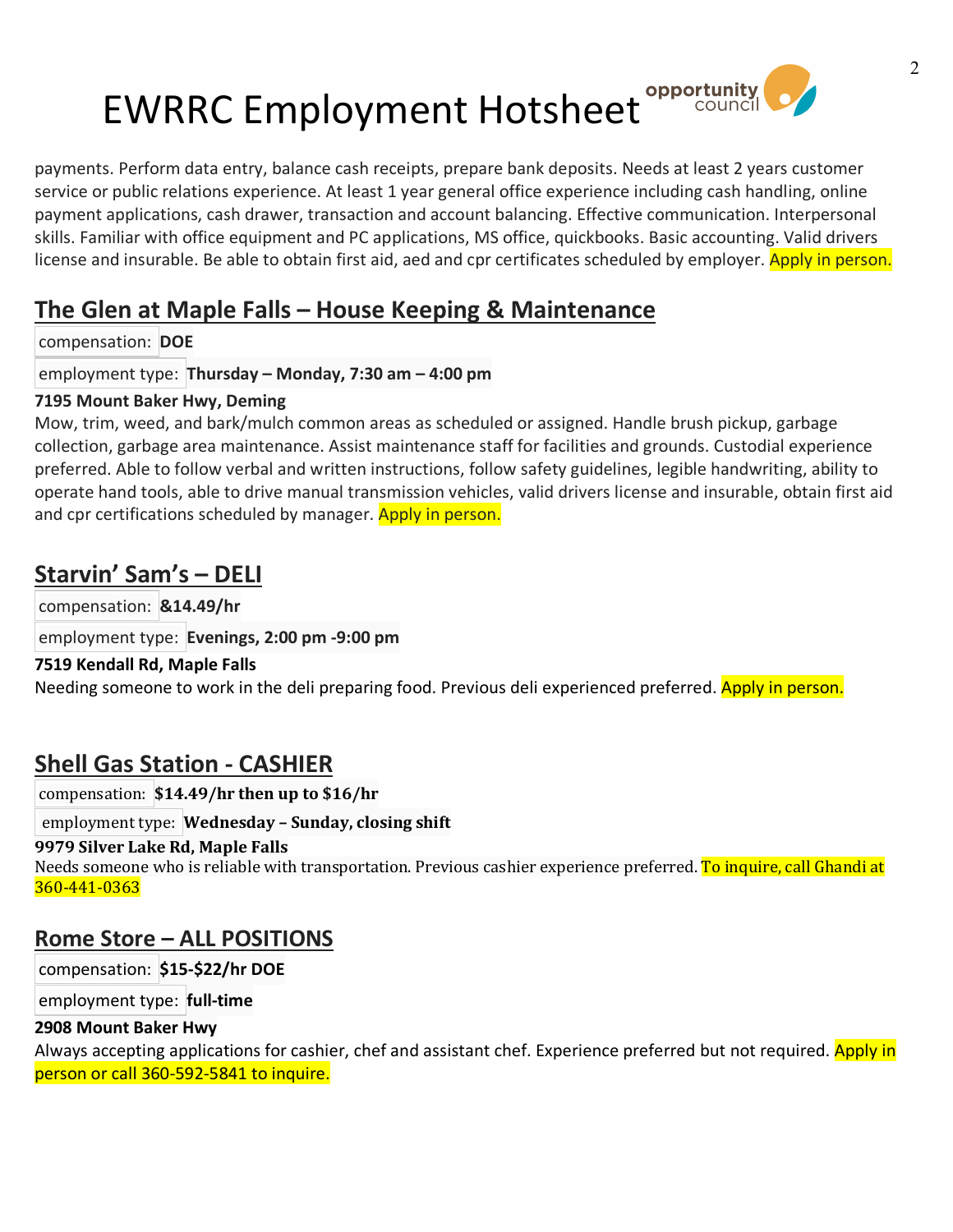# EWRRC Employment Hotsheet



# **Ihop - COOK**

compensation: **\$15.50 - \$19.00/hr. Paid sick time. Shift meals.**

### employment type: **Full-time and Part-time, flexible**

#### **420 W Bakerview Rd, Bellingham**

Learning and applying all Ihop specialized galley terminology, plating, cooking menu items using company procedures. Set up equipment, verify stock, maintain a clean and sanitary work area. Operating kitchen equipment, cooking techniques, sanitation, team work. Must have some prior cook experience. Apply online https://www.workstream.us/j/ces\_philoxenia\_llc\_dba\_ihop\_ihop?referer\_source=https://www.ihop.com/.

# **Ihop - SERVER**

compensation: **\$13.69/hr. Paid sick time. Shift meals.**

employment type: **Full-time and Part-time, flexible**

#### **420 W Bakerview Rd, Bellingham**

Greeting, seating and escorting guests. Providing menu recommendations, taking orders, communicating order details to kitchen staff. Needs to be able to multi-task food and beverage orders and deliveries. Looking for server who is attentive, patient and positive. Prior server experience preferred. Apply online https://www.workstream.us/j/ces\_philoxenia\_llc\_dba\_ihop\_ihop?referer\_source=https://www.ihop.com/.

# **Ihop – DISH MACHINE OPERATOR**

compensation: **\$13.69/hr. Paid sick time. Shift meals.**

#### employment type: **Full-time and Part-time, flexible**

#### **420 W Bakerview Rd, Bellingham**

Responsible for cleaning and maintaining dishware/utensils for the continued smooth operation of the restaurant. Perform assigned sanitation and housekeeping tasks. Must have good communication skills and work will with others. This position requires you to stand for up to 8 hour during shift. Needs to be able to move up to 50 pounds and have full mobility of hands and arms. Bus tables, maintain availability of clean dishes at all times. Cleaning kitchen appliances and machines. Helping unload store deliveries. Must have minimal work experience as a dishwasher. Apply online

https://www.workstream.us/j/ces\_philoxenia\_llc\_dba\_ihop\_ihop?referer\_source=https://www.ihop.com/.

# **Gensco – WAREHOUSE TEAM MEMBER**

#### compensation: **\$1500 sign on bonus. Paid weekly. Paid training.**

#### employment type: **Mon – Fri 8:30 am – 5:30 pm**

#### **1630 Division St, Bellingham 98226**

Provide customer service. Receive product shipments, unload and put away products. Pick customer orders, verify for accuracy, prep for delivery. Operate equipment like forklifts, order pickers and pallet jacks. Assist team members as needed. Needs to have high school diploma or GED, ability to regularly lift 50 – 75 pounds, ability to work at heights up to 30', regular consistent attendance for scheduled shifts. Comprehensive benefits package including healthcare,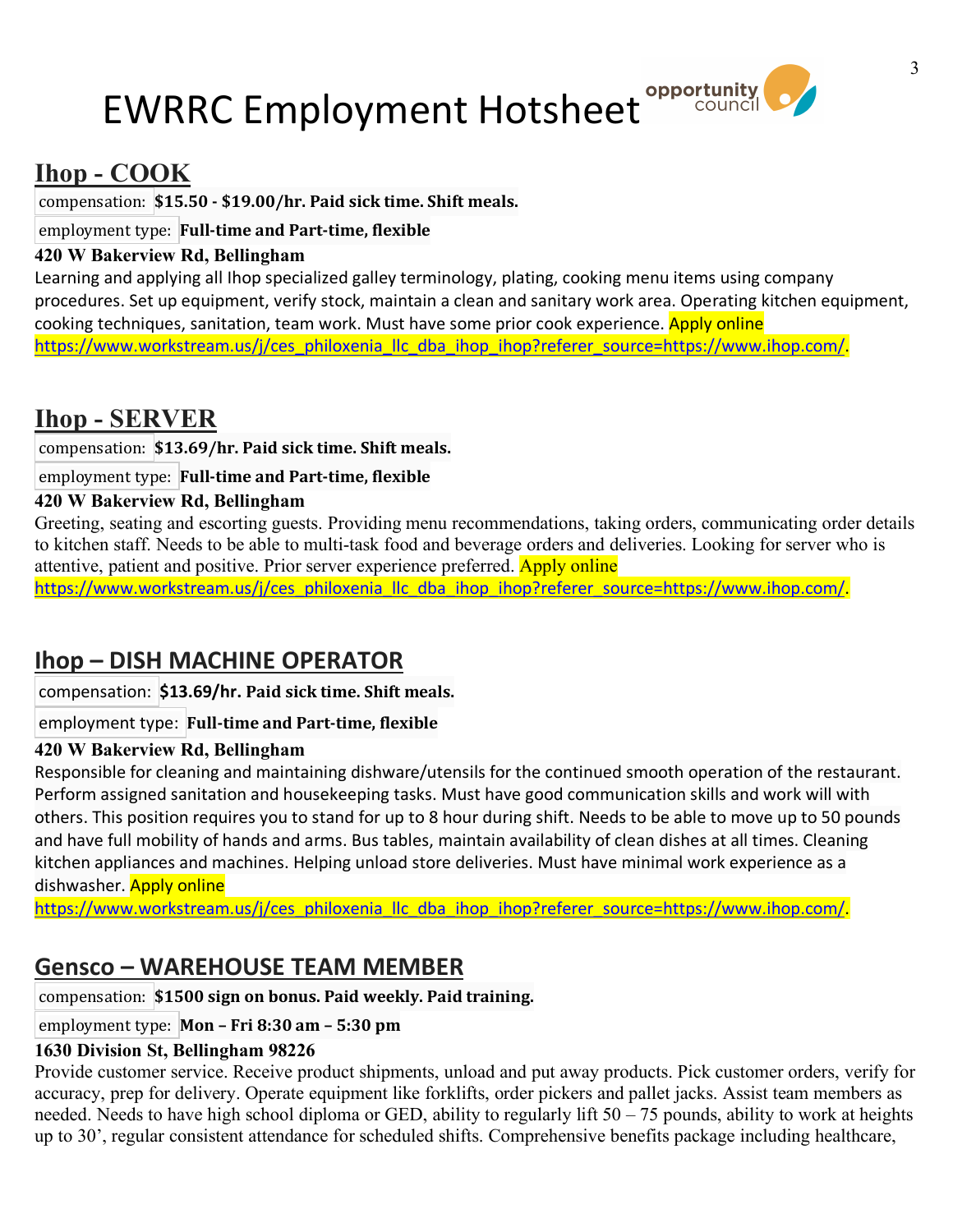# EWRRC Employment Hotsheet **Opportunity**



disability insurance, profit sharing 401k, paid vacation, paid holidays, paid sick leave, tuition reimbursement program. Apply online https://gensco.com/Posting?+posting=3227

# **Scholtens Equipment – PARTS PROFESSIONAL**

compensation: **\$25 - \$30/hr. Health insurance. Life insurance. Paid time off. 401k.**

#### employment type: **Mon – Fri 8:30 am – 5:30 pm**

#### **8223 WA539, Lynden 98264**

Working in parts department receiving freight, stocking inventory, packing/shipping customer orders, customer service. Needs to have basic windows computer skills. Industry experience preferred but not required. Needs to be detail oriented and somewhat technical. Be able to operate a forklift and are willing to train. To apply, complete the application on the website and deliver in person https://www.scholtensequipment.com/employment/ HIRING FOR MULTIPLE POSITIONS. SEE MORE POSITIONS ON WEBSITE.

# **The Opportunity Council – INFORMATION AND REFERRAL SPECIALIST**

compensation: **\$16.50 - \$20.63/hr**

#### employment type: **Tuesday & Friday 8:45 am – 4:15 pm.**

#### **8251 Kendall Rd, Maple Falls**

Provide point of entry contact to community members seeking information or services from the Opportunity Council. First point of contact for the Community Resource Center and Central Reception. Provide intake, eligibility, and direct information and referral services to agency clients and visitors in a professional manner, in person and on phone system. Maintain knowledge of agency and community resources. Minimum 2 year degree OR two years relevant experience. Covid vaccination required. Apply online

https://www.vs4.vscyberhosting.com/oppcouncil//Careers.aspx?req=2022-01-10-002&Type=JOBDESCR HIRING FOR MULTIPLE POSITIONS. SEE MORE POSITIONS ON WEBSITE.

# **The Opportunity Council – PROGRAM SPECIALIST**

compensation: **\$18.56 – \$23.20/hr**

#### employment type: **Tuesday & Wednesday 8:00 am – 4:30 pm & Thursday 3:00 pm – 7:00 pm**

#### **8251 Kendall Rd, Maple Falls**

Works with EWRRC team, community members, and volunteers to create, host and amplify programs and events offered at the EWRRC, Opportunity council Offices and with partner organizations. The programs provide essential services, leverage social determinants of health as well as increase community members' knowledge of, and access to, the EWRRC. Supports Intake Specialist as back-up when community members needs assistance. Manages volunteer participation program. Actively networks in surrounding areas. Needs a 2 year degree in related field, 1 year of outreach experience, community resources, community partnerships and coordinating volunteer programs. OR year for year experience can replace degree. Needs to have computer skills, bilingual skills preferred, valid drivers license with clean driving record. Apply online https://www.vs4.vscyberhosting.com/oppcouncil//Careers.aspx?req=2022-01-10-001&Type=JOBDESCR HIRING FOR MULTIPLE POSITIONS. SEE MORE POSITIONS ON WEBSITE.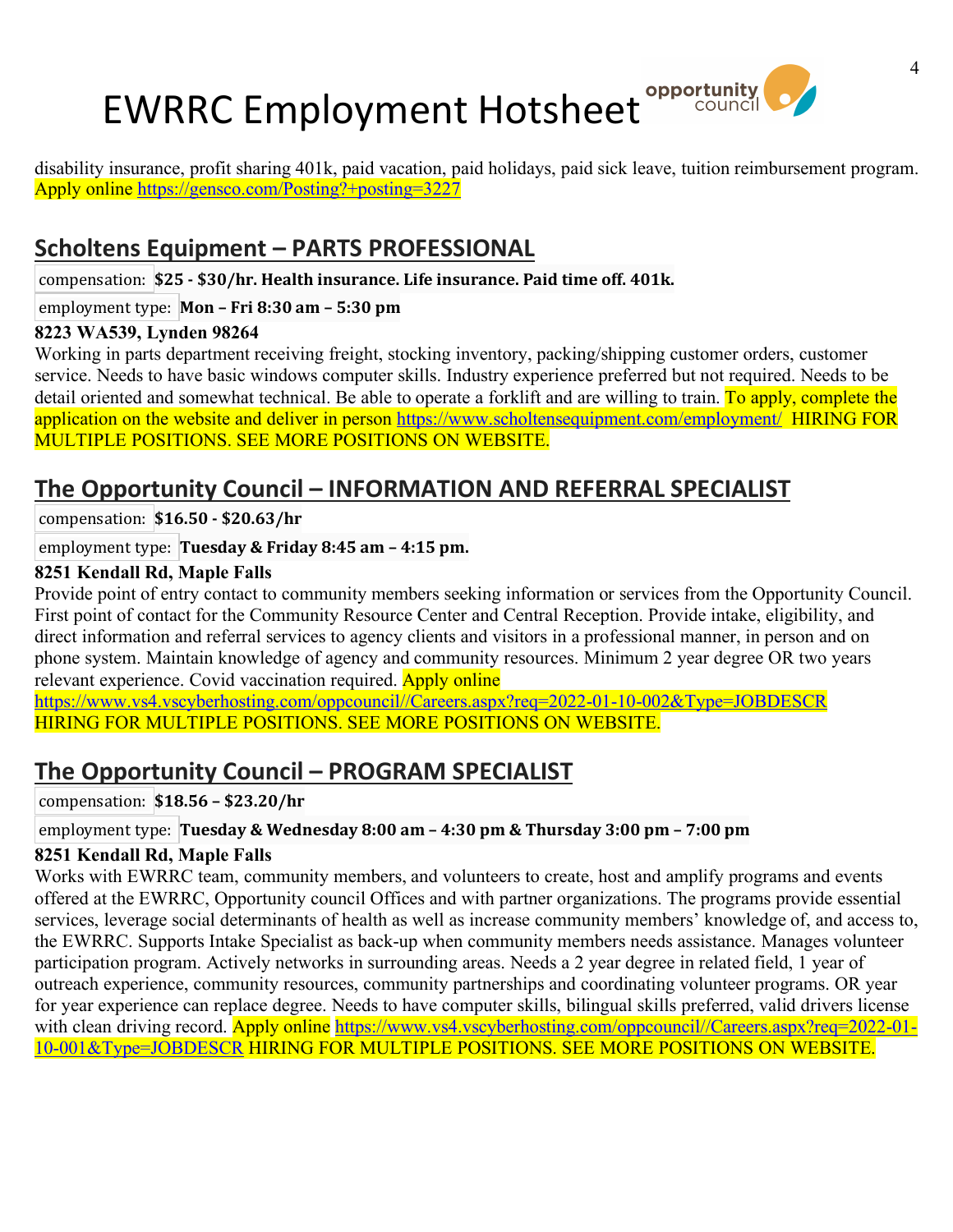## **opportunity** EWRRC Employment Hotsheet



compensation: **\$4,626 - \$6,036/month. PERS retirement. Health insurance. Benefits, cafeteria plan. Paid time off.** employment type: **Full time**

#### **300 4th St, Lynden**

Maintains parks grounds by trimming, mowing, planting, clearing, and removing litter and debris. Performs snow removal when necessary. Maintains and prepares athletic fields. Performs minor semi-skilled interior building maintenance such as painting, plumbing, carpentry, and other unskilled and semi-skilled trades work. Performs general cleaning and janitorial duties as required and assigned. Needs high school diploma or GED AND 2 years of custodial and/or maintenance work, preferably building and grounds maintenance OR equivalent combinations of education and experience. Application packets received by **4:00 pm on Wednesday, May 25th** will receive first consideration. Position is open until filled. Interviews will be scheduled the week of **May 30, 2022**. Questions about the position may be directed Lynden Parks Department at (360) 354-6717. Download and complete this application https://www.lyndenwa.org/administration/employment/ Please submit a cover letter, resume, and the City of Lynden employment application. Submit application to Lynden City Hall or email to HR@lyndenwa.org

# **Lynden Door – WAREHOUSE TEAM MEMBER**

#### compensation: **\$19.00/hr**

#### employment type: **Monday - Friday 9:00 am – 5:30 pm and regular over-time**

#### **2077 W Main St, Lynden**

Unload, stage, conrim, and inspect inbound materials. Perform receiving functions per procedures. Document material damage and communicate with proper teams. Put away product. Restock product from overflow. Collect, process, deliver small packages to the correct individuals. Follow safety procedures. Work in purchasing and production to correct inventory variances. Needs to be motivated, quick problem solver, working in fast paced environment team environment. Positive attitude. Confidence in operational abilities. Apply here https://lyndendoor.applicantpro.com/jobs/2338044.html

# **Andgar Food Processing Equipment – SHOP ASSISTANT (ENTRY LEVEL!)**

#### compensation: **\$18.00/hr. Medical & life insurance. 401k. Paid time off. Career advancement.**

#### employment type: **Monday – Friday, full time with overtime.**

#### **6920 Salashan Pkwy A-102, Ferndale**

This division works with a variety of metal products for food processing equipment manufacturing, and custom-built products for the food industry. This is an entry-level position for a hard-working, reliable person who wants to start in a new career field. Assist fabricators and machinists with material prep by grinding, beveling, sawing, etc. Assist material handler in moving materials to designated work stations or storage. Perform house keeping functions, clean and maintain supplies, tools, equipment and work areas. Provide general labor support to all applicable personnel. Operate press brake with supervision, activate machines, organizes parts. Needs drivers license and clean driving records, drug and alcohol free including cannabis, strong communication skills, be able to lift up to 75lbs, able to work overtime. Inquire with company for application instructions by emailing Foodprocessingequipement@andgar.com or calling 360-366-9900